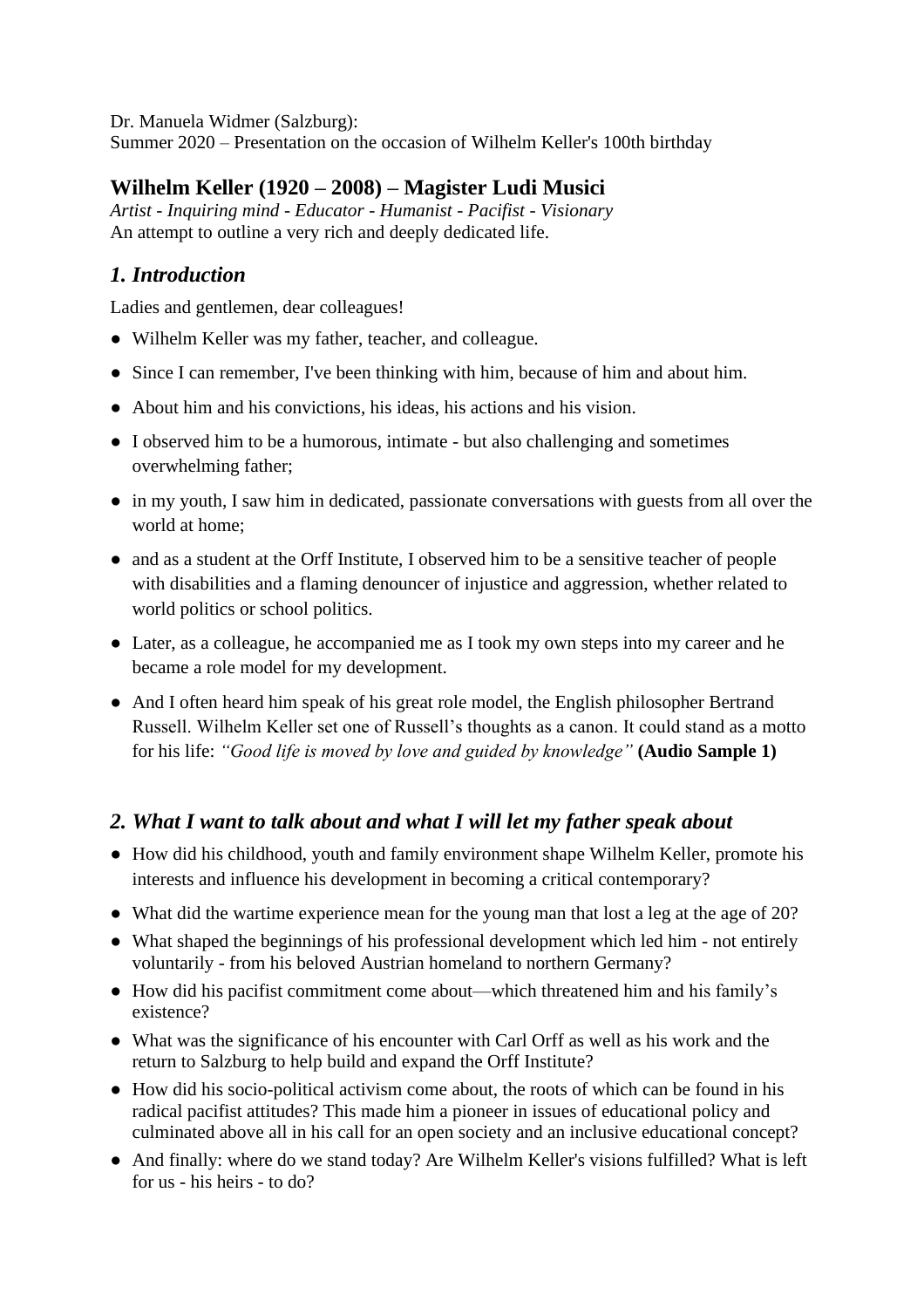### *3. Childhood and Youth*

*"Even the highest towers begin with the foundation"* **(Audio Sample 2)**

Born on the 8th of August, 1920, in Wels, Upper Austria, raised in Salzburg, Wilhelm Keller received musical encouragement early on from his mother, who was a very talented painter and outstanding pianist. He began playing the violin, but soon moved on to the piano and much to the chagrin of his mother, did not have an inordinate amount of pleasure in practicing. He once explained that he was often affected by an utter "piano-playing drive" and enjoyed himself for hours alone at the piano in a "free play-off", as he called it. In addition to music, recreational sports were also part of the natural family environment. His father was very active as an ice hockey goalie but above all, as a tennis player, which his mother also liked to do in addition to ice skating. Wilhelm Keller remembers:

*I first started with ice skating, but I only saw it as a high-speed sport and didn't pursue it seriously. Only later did we start skiing, which immediately excited me more and which I soon started to do competitively. But in summer, I only knew one sporting passion: playing tennis.*

Wilhelm Keller inherited the desire, love and lightness for play from his father, in his memoirs he describes his father and his specific talent for play as follows:

*Papa was a good player, maybe even a passionate one, but certainly not addicted, because "passion" did not suit his character, but he did have "joyfulness" and "enjoyment" in play: for him play was an expression of his cheerfulness and probably also a shot of recklessness in the true sense of the word: he was lighthearted and a little more playful than most of his contemporaries.*

His father was an amusing man who often sang with him, his sister and brother and would engage in rhythmic language games with them. Growing out of this childlike musical desire to play, Keller became the composer and innovative music theorist that later explored speech, sound and music drama.

*When I was sitting on his thigh, our papa sang with me and rocked to the beat. He sang the songs for no reason, just for the fun of singing. One language game in particular made a special impression on me: it mimicked the noise of a steam locomotive starting up…*

*"Jössas die Hitz" – "Jesus, what a heat!"* **(Audio Sample 3)** 

In addition to Willi, the eldest, the family included a sister, Erika, and a brother, Harald, as well as their beloved Schnauzer Bobby.

From his mother, Wilhelm Keller not only received musical guidance, but also the desire to create and enact:

*Mama was not only my first music and piano teacher, but also took care of the programming and implementation of all family, church and sports meetings, carnival and entertainment events, excursions and trips. As I look back and remember our home, she was not just a housewife and mother, but a "family gardener"—in a similar sense to the word kindergarten, or of that of the medieval "Garden of Paradise".*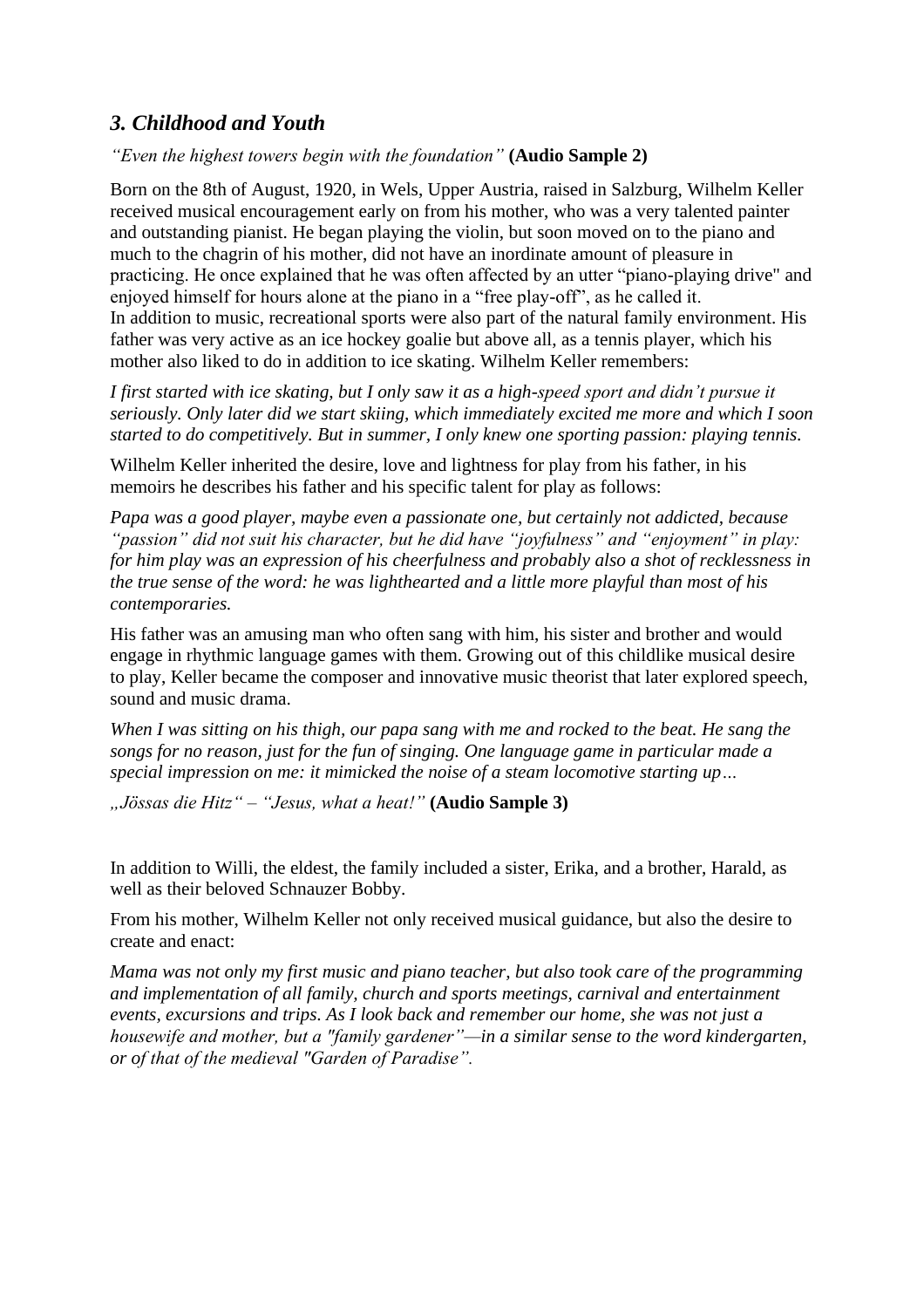# *4. End of a carefree childhood – breakup of the family*

#### *"Don't be afraid"* **(Audio Sample 4)**

*Turn back from night – don't turn back from light – follow it as long it shines and don't be afraid. Turn back from war – don't turn back from peace – seek it as long it flickers and don't be afraid. Turn back from death – don't turn back from life – help it as long it is feverish and don't be afraid.* 

After the Nazis seized power in Germany in 1933, they spread to Austria from 1934 and gained more and more influence and power.

According to the "Nuremberg Racial Laws" passed in 1935, although he was baptized, Willi's father was considered a Jew (or *Volljude* in Nazi terminology) and Willi and his siblings were considered one-half Jewish. The children were allowed to go to school, but Willi had to sit in the back row and some teachers were standoffish towards him.

When his father was fired, he fell ill as a result of an injury from World War I, and the family had to move into a smaller apartment. The day after the so-called "Kristallnacht", the Night of Broken Glass, their father's arrest was witnessed by the children who later recalled:

*When Papa was arrested, we had to stop Mama from panicking - she ran to the gas stove - we reassured her and recommended she call a lawyer friend. The latter immediately tried to persuade all those responsible in the court to release Papa, who had been taken to the prison hospital (he collapsed after being arrested). That happened relatively soon.*

*After this unexpected help, the lawyer called the parents to his office and said that he saw only one way to save the existence of our family: a divorce had to be constructed that would allow Mama to get a job. At least this would ensure the survival of the children who otherwise couldn't be provided for.*

*Then, from the children's room, which was next to my parents' bedroom, I saw a scene between Mama and Papa which I will never forget. My parents sat side by side on the sofa and cried, sobbing loudly. Finally, Papa said: "We have lived. Now it's all about our children." Papa was 51 at the time, Mama was 41.*

*Papa had to go to Vienna, where some relatives lived. He rented a room there and lived on a small private pension that his former boss had sent him. Mama visited him regularly—but secretly—because what she was doing was considered "racial defilement" and was strictly forbidden after the divorce.*

*My father died in 1940 due to a lack of medical care. His relatives, aunts and uncles were expelled from Germany and gassed in an extermination camp.*

## *5. Wartime experiences*

In 1939, Wilhelm Keller was drafted and reported to the medical service, since as a child he "could not harm a fly and put beetles that struggled helplessly on their backs carefully back onto their legs".

As a recruit, Wilhelm Keller was shocked to learn of the art of warfare:

*What a human being experiences as a recruit is one of the worst things that can be expected of a person: he has to carry out orders, to march, to perform drills, to function, to salute, to use weapons and to learn the disgraceful act of war, and practice it so that it can be used as*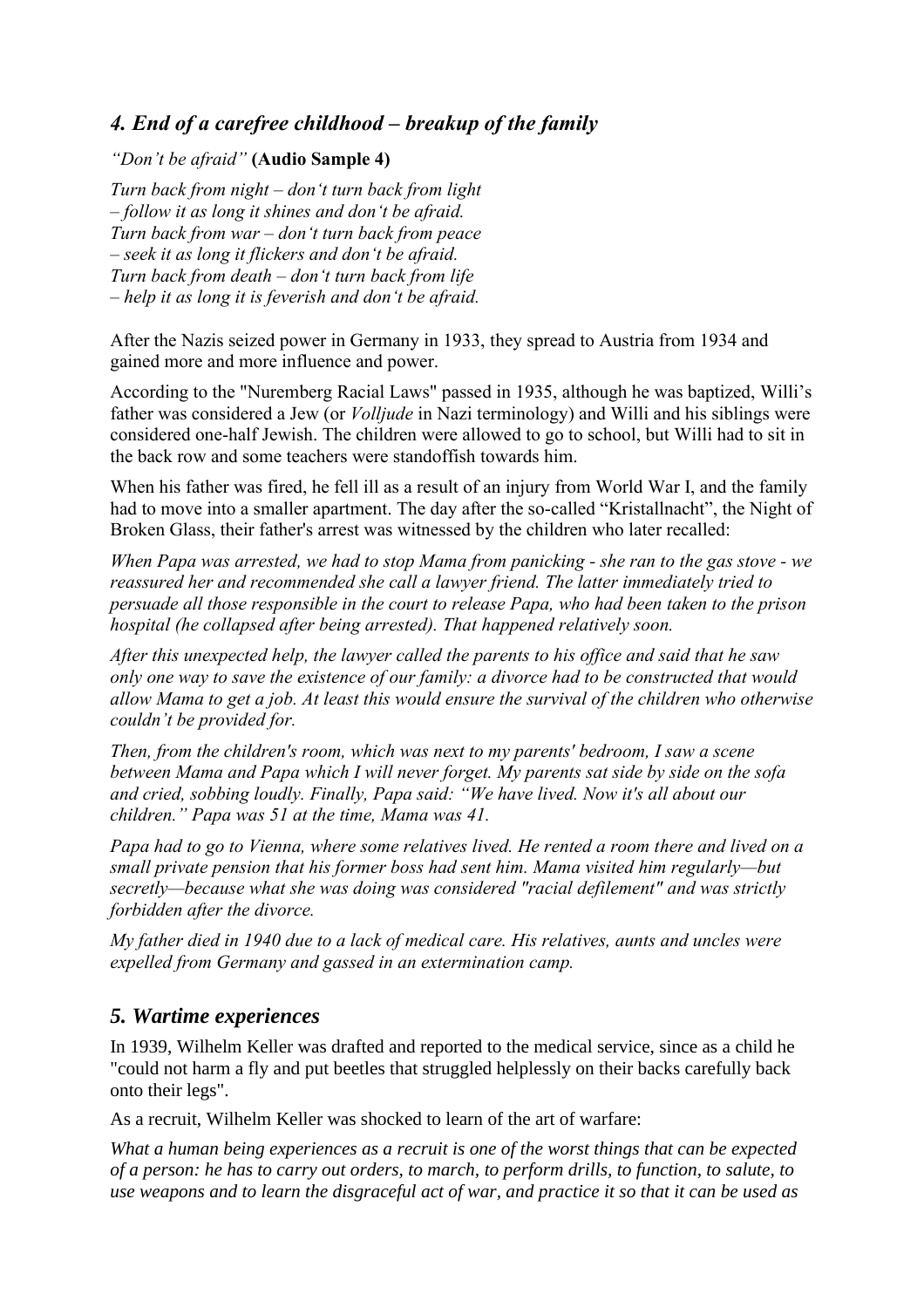*mechanically as possible in an emergency. After the time of recruiting, there was an opportunity for me to look for a job that saved me from doing military service even within the Wehrmacht, or transformed it into something positive: medical service. One day we were offered to sign up for it, I did not hesitate to express my interest in it. So I switched to the paramedics, found doctors there as superiors and teachers, and instead of learning how to hurt and kill, I learned how to bandage wounds, inject medication and help in various other forms.*

In 1940, he was seriously wounded on the western front while trying to save a comrade's life, was subsequently captured and imprisoned in France. Through an exchange of prisoners, he was brought back to a hospital in Germany. During the long journey on the military truck, his wound became infected and to save his life, his leg had to be amputated immediately after arriving at the hospital.

## *6. Interim summary*

Wilhelm Keller initially had a carefree childhood in which he was able to benefit from all of his interests in a variety of ways, without being forced to fulfill excessive parental expectations. He himself described his childhood as a "little garden of paradise".

The youth lived from the age of 14 in the burgeoning social climate of National Socialism and, having been declared a half-Jew by the Nazis, suddenly found himself an outsider. School friends and teachers distanced themselves from him. In 1938, at the age of 18, he had to watch his father's arrest and was forced to take responsibility for his desperate mother and two younger siblings.

In 1939, at the age of 19, he was drafted into military service. The experiences he made there deeply shaped him. He hated war and everything that went with it. His passionate commitment to a peaceful and cooperative community in later years is a testament to this. He lived out his deeply pacifist attitude in his socio-political actions as well as in his numerous poems.

*"Pax, Peace, Mir, Shalom – holy ghost of peace, come!"* **(Audio Sample 5)** 

## *7. Studies and professional career*

Keller began to study music and philosophy in Salzburg during the war in 1941 and continued his studies of music with Johann Nepomuk David in Leipzig as of 1943, but was soon confronted with severe limitations:

*Not entirely unexpectedly, David told me one day that my non-Aryan origin on my father's side was criticized in higher places. This excluded me - despite my disabilities inflicted by war-wounds - the right to study at university. David was asked to de-register me immediately. David and the administrative director at the time then risked their own positions by doing the required de-registration, both upwards and outwards, but offering me the opportunity to continue my classes in all subjects, of course without being able to take the exams or get certificates. From then on, my studies took place illegally, which of course neither fellow students nor teachers were allowed to know anything about.*

During this period of study in Leipzig, Keller first encountered works by Carl Orff. (The world premiere of *Catulli Carmina* and performance of *Carmina Burana*). That will be discussed later. But for the time being, Keller longed for nothing more than the end of the war: a world war and a mass murderous system of terror do not allow smooth studies,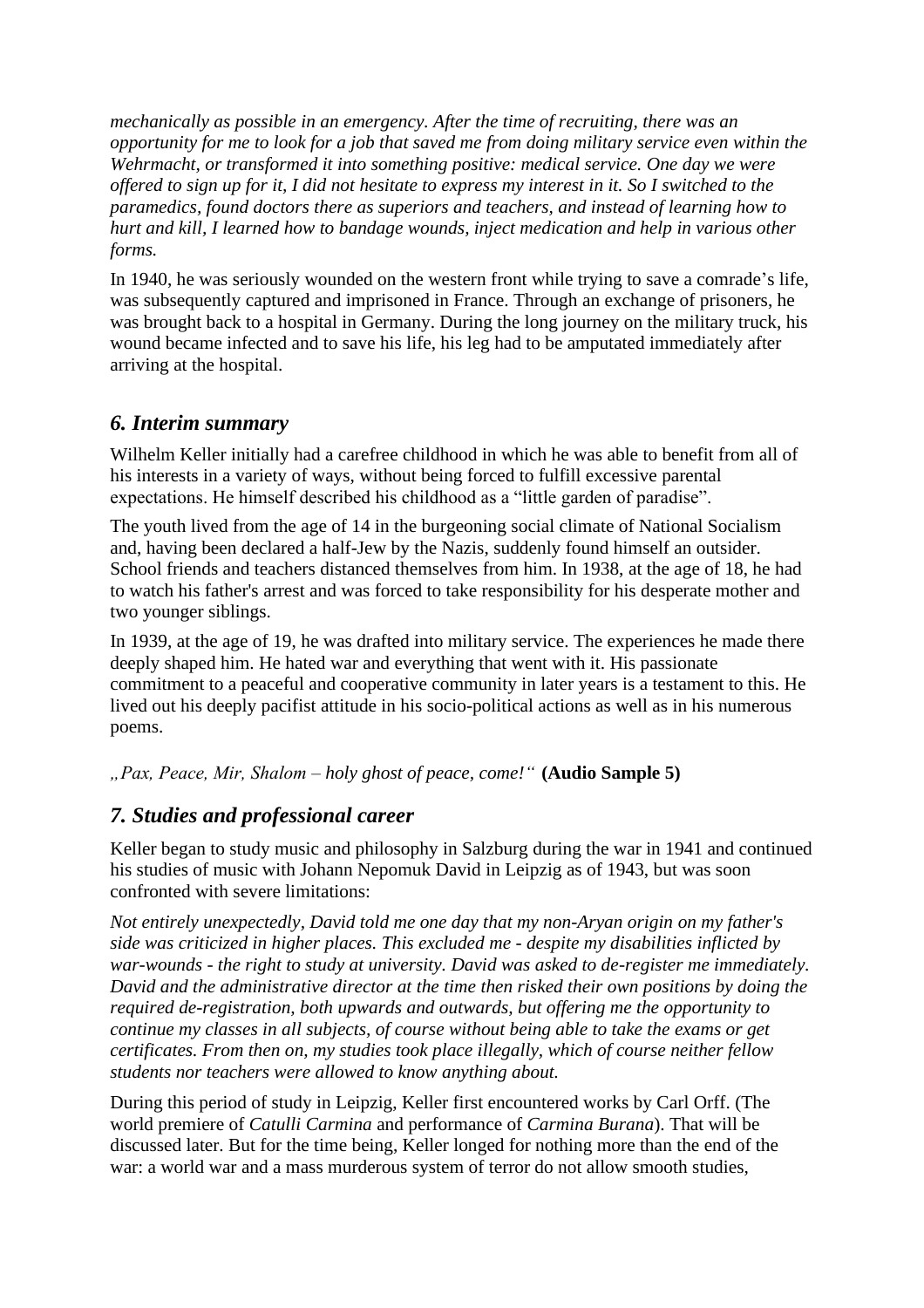especially not in music ...He experienced and survived two severe air raids on Leipzig, where he was nearly buried in the rubble. But, finally, the end of the war was approaching:

*At last, American tanks rolled in and, for me—and soon for everyone else—the war was over. It was still some time before I could go back to Salzburg, where I found my mother and siblings in the basement of a friends' house. The Mozarteum reopened in October.*

As soon as work recommenced at the Mozarteum, I was taken on as a teacher of composition and as a *Lied* coach-accompanist (*répétiteur*) for the voice department. At some point, I was accused of not having taken a final exam for my major in composition, so I signed up to matriculate in the subject, for which I was able to prove I'd had a sufficient number of semesters (in Salzburg and Leipzig, albeit partly illegally). In October 1947, this test took place successfully.

In 1950 Wilhelm Keller left the Mozarteum and took up a position at the Detmold Conservatory in Germany.

In March 1951, Wilhelm Keller visited Gunild Keetman in Salzburg for additional studies to enhance his own teaching-practice with children. Keller had not completed any practical pedagogical training himself when he began to work with groups of children from the training school of the seminar for music education in early 1951. In several letters to Orff as well as to his wife Gertrud at the time, he emphasized the importance of his own experiences with the children. In addition, at the courses - he reported to Orff - Keller was now able to "give practical instructions to the elementary school teachers, whereby I benefited from the work with the children from Detmold and the experiences made there".

From 1952 to the 1990s, Keller was travelling to implement numerous training courses for the *Orff Schulwerk* and for its application in general and special education at home and abroad. Keller became more and more involved in the practical implementation of the *Orff Schulwerk* models with groups of children and also began to implement practice teaching sessions at courses - occasionally together with Gunild Keetman, the close colleague of Carl Orff - in order to better dispel the frequent doubts of course participants that the *Orff Schulwerk* is too difficult to implement in normal music lessons.

In 1962 his heart's desire came true and he and his family moved back to Salzburg. Orff offered Wilhelm Keller the opportunity to help build the Orff Institute. Until his retirement in 1980, he was a professor at the Orff Institute. There is much to tell about this eventful time!

#### *8. Excursion: A Family Portrait*

In February of 1946, Wilhelm Keller married the sculptor Bärbel Niedermeier. Their daughter Johanna was born in March of 1947.

The young family had very little time together. Bärbel Keller died of cance in early 1949 and the young Wilhelm Keller, deeply distraught, initially left his 2-year-old daughter with his mother in Salzburg and in 1950 took up a position as a music teacher in Detmold, Germany in order to have some distance.

There he soon met Brigitte Böttner, a young voice student whom he married in 1951. Now he could finally bring his daughter Johanna back to him. His daughter, Manuela, was born in 1952, his son, Florian, in 1956 and daughter, Judith, in 1960.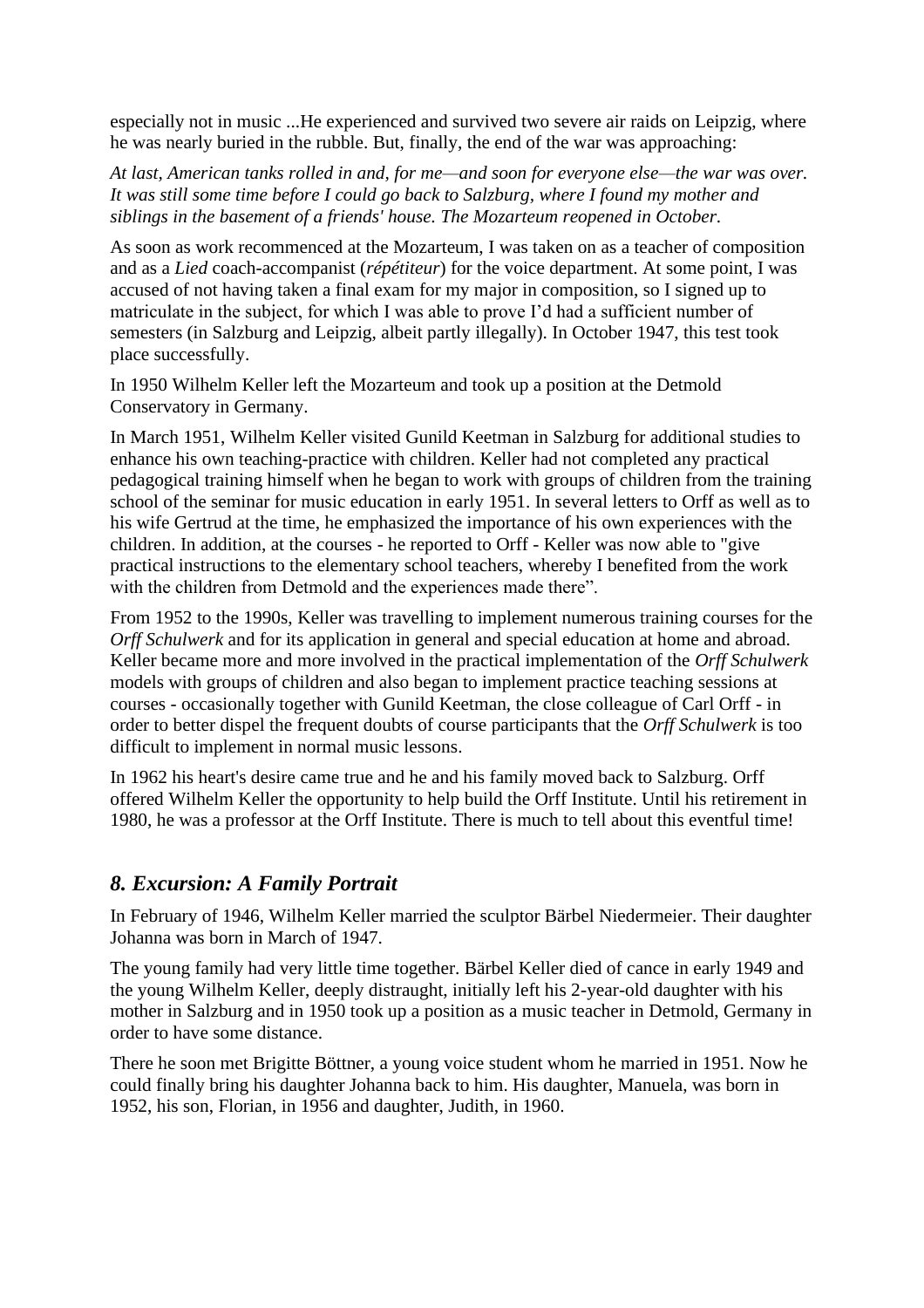# *9. Pacifist Activism*

*"Between roses and rockets"* **(Audio Sample 6)**

*Between roses and rockets we laugh, we cry and pray; and spend day and night looking for a little light.*

*Between roses and rockets we stroke, scold and kick; and endure hardships and evils for a little joy.*

*With rockets and roses powerful people raffle the right and we wait and hope for some luck and comfort*

Wilhelm Keller was the kind of person who couldn't just forget their war experiences. My father suffered from violent nightmares all his life.

We children asked about the source of these excruciating dreams and my parents told us about the horrors of the war. "Never again war"-we grew up with that.

As early as 1947 - two years after the end of the war - Wilhelm Keller was involved in the reconstruction of the Austrian Peace Society. He founded and headed its Salzburg division. After moving to Germany for professional reasons in 1950, he also sought contact with a similar institution there and in 1951 joined the association "War Resisters' International". From 1958 to 1962, he took over the position of federal president of the "United War Resisters" and acted as an advisory supporter in court for numerous young men who had decided in the 1950s to refuse to do military service and to provide alternative national service. Today there is no conscription anymore. With his tireless efforts, Wilhelm Keller and his numerous fellow campaigners achieved that the German federal government finally abolished the so-called *Gewissensprüfungen*, or examinations of conscience in the early 1980s. However, Keller's political involvement, being an Austrian, displeased his German employer and he was threatened with immediate dismissal. He found out about this threat early enough to be able to accept a good job offer in another German federal state.

## *10. Encounter with Carl Orff and the Orff Schulwerk*

In 1943, Wilhelm Keller first encountered two works by Orff - as a contributor and as a listener:

*My first encounter with a work by Orff took place in the middle of the Second World War, in Autumn 1943, during a premiere week in Leipzig, from the perspective of a participant in the chantery (choir) of the Leipzig Conservatory under the direction of my teacher Johann Nepomuk David. For the premiere of the* Catulli Carmina*, the* Carmina Burana *was given in a repeat performance in the second part of the evening, with the unforgettable choreography of Mary Wigman. We were able to watch and listen to this performance after the intermission. I was really looking forward to it, because before I moved from Salzburg to Leipzig, I got to know the piano reduction of the* Carmina Burana *and, like many critics today, had considered this music to be primitive and therefore uninteresting. This prejudice against Orff was certainly shaken by the experience of the* Catulli Carmina *and faded completely after the first chords of the entrance of the choir in "O Fortuna". I was immediately captivated by the work, from start to finish. I felt that this was a completely new quality of music that merged the sensation of the new with the familiar.*

After the war - Keller was already a composition teacher at the Mozarteum - he met Carl Orff in 1947 for the first time in person: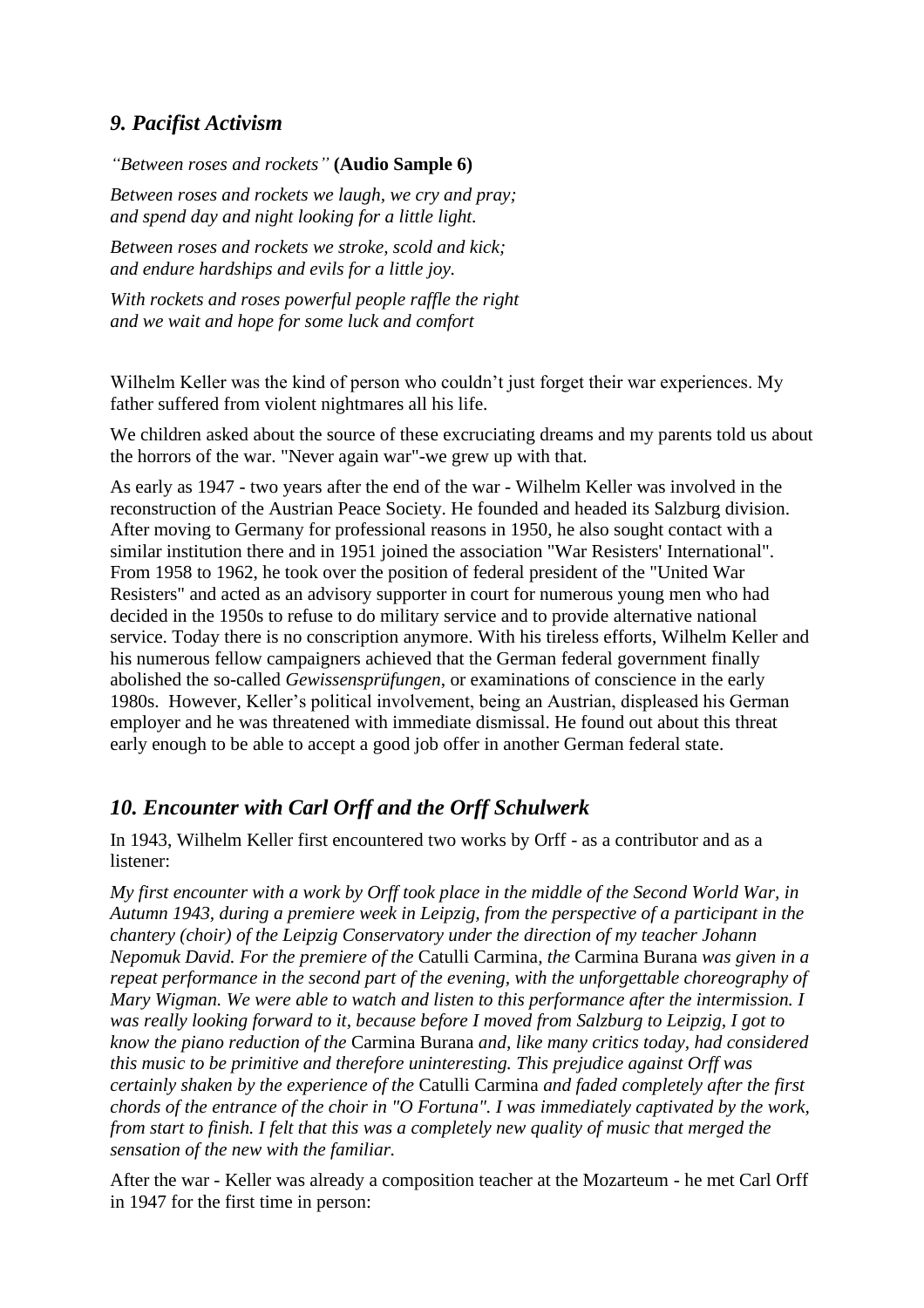*As I got to know Orff personally after the war in Salzburg in 1947, in conversation and on the piano, playing and singing from his new work "Antigonae" and then also as a speaker in his Bavarian comedy "Astutuli", it quickly became clear to me: this man is a musician, poet and himself the best elemental interpreter of his art!*

*In 1949, on the initiative of Eberard Preussner, I gave an introductory lecture at the Mozarteum into the work "Antigonae" with musical examples from the piano reduction. The premiere of the work at the Salzburg Festival was approaching. Orff was there and then asked me to adapt the lecture into an introductory text. I carried out the suggestion and, after its completion in the Gertrud and Carl Orff house at Graefelfing at that time, could critically review and discuss the manuscript with Orff. The result was published as a short essay a year later by Schott Verlag, Mainz.*

Carl Orff immediately recognized the broad abilities of the enthusiastic young man, who was not only an excellent music theorist, but also razor-sharp, a charismatic speaker, an artist and educator eager to try new things - in short: a creative and maverick thinker.

It was no coincidence that Orff offered the first presentation of the Orff Schulwerk in specialist circles to Wilhelm Keller, who gave a passionate lecture at the 1950 conference for new music and music education in Bayreuth. Right at the beginning he asked: "How do I start to work musically with children?" Anyone interested in reading this historically significant lecture can do so in my own publication on the pedagogy of the Orff Institute (*Die Pädagogik des Orff-Instituts*, published in 2011 by Schott, Mainz – unfortunately only in German).

In 1961, after years of preparation, in which Keller and Orff actively exchanged letters, the Orff Institute in Salzburg was finally founded. Keller wrote:

*This establishment fulfilled my long-standing wish to return to my home in Salzburg, for Orff had called me soon after the institute was founded and offered me the position of educational administrator, as well as giving me the task of planning and implementing the necessary facilities and possibilities of study. I happily agreed and began the most fulfilling but also the most difficult and conflict-ridden time of my career: working with Orff and his fellow comrades, arguments with adversaries and my first attempts to apply the principles of the Orff Schulwerk to group music-making with persons with disabilities and children with social issues. This began as part of a research commission into social work and curative musical education by the Austrian Ministry of Education and Art, which then developed into a separate institute.*

Two statements by Wilhelm Keller regarding the interpretation and significance of the Orff Schulwerk are given here taken from a variety of his written contributions:

It could quite be that more stereotypes have gathered around the Orff Schulwerk than around Orff's stage work. Orff saw it as a guide to elemental music-making in groups with the instruments created for it, in close connection with speech; the use of speech is the center and the starting point of rhythmic and melodic development, together with musical gestures and elemental movement expressions.

Improvisation, dance and scenic play were just as much a part of it as singing and making music with instruments. The application of the Schulwerk to other cultures and languages should remain variable.

Elemental music making, improvisation and composing is a fundamental area that awakens the experience of one's own creativity. Orff kept saying again and again that he believes that there is an artist in everyone.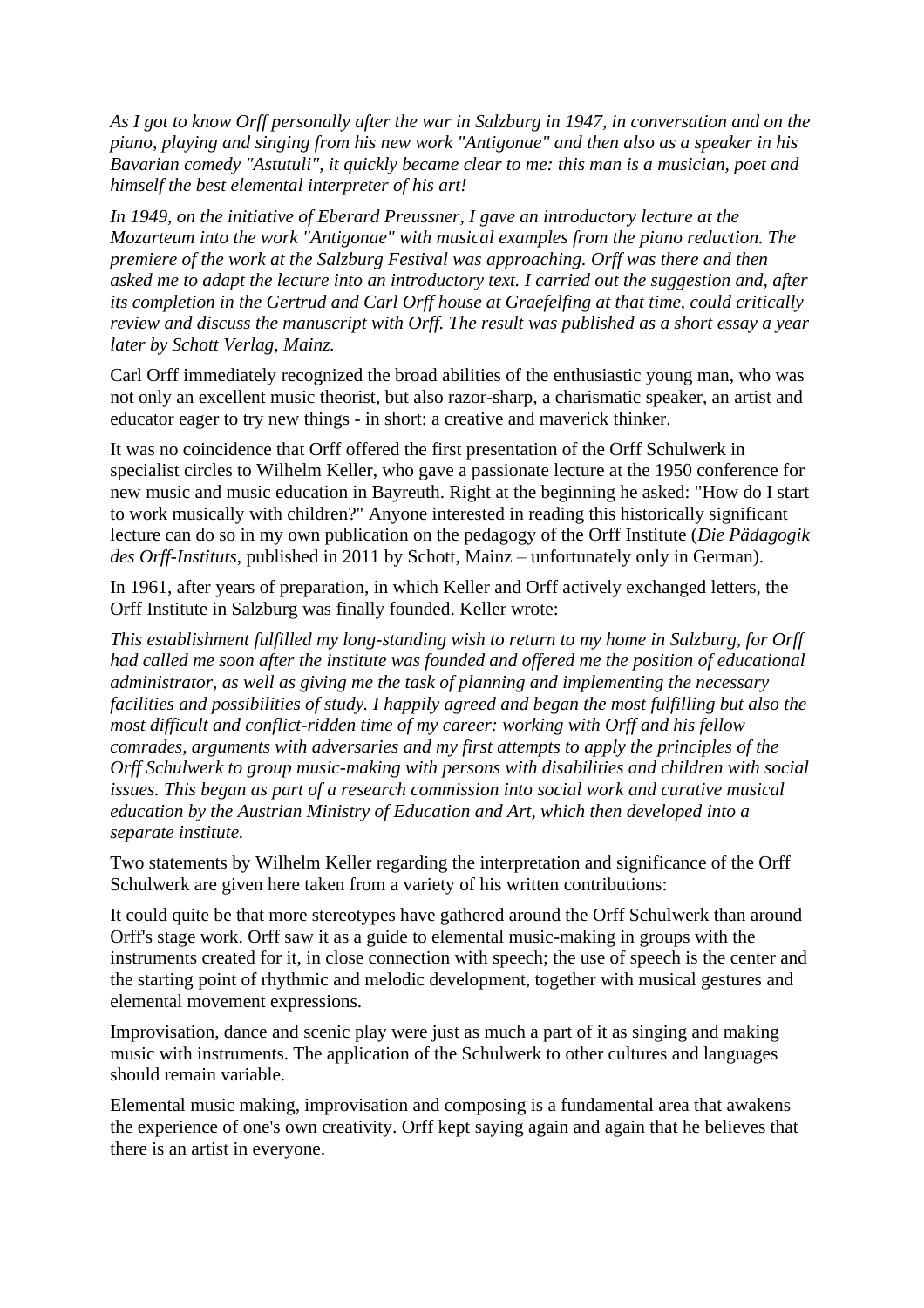With his models and exercises from the "Musica poetica", Orff wanted to enable individual expression. But this material is just the impetus for its propagation and transformation, especially when it is used in other language and cultural areas!

Despite his great commitment to the Orff Schulwerk, in both his actions and his writings, Wilhelm Keller has never been an "Orffian"! He was far too independent for that. He could not help but to think further and write innumerable critical and provocative articles on the state of current music education and elemental music and movement pedagogy in the sense of Orff. But Keller not only wanted to spread his thoughts, but also had the desire to constantly check them in practice with various groups. On the one hand, he tried out the models of the Orff Schulwerk and, on the other hand, began to write texts and compose his own songs for and with children, and enable diverse musical creations. Wilhelm Keller accompanied the practice until the end of his active university tenure in 1980. He taught in various schools and in counseling facilities for people with disabilities in order to always stay on the pulse of his little and big contemporaries.

# *11. Work at the Orff Institute*

At the beginning of his work at the Orff Institute, there was a lot to do in order to give the house the reputation that ultimately made it internationally recognized and that would preserve and cautiously further it in the future.

Keller, as well as his colleagues Barbara Haselbach and Hermann Regner were constantly engaged all over the world to give Orff Schulwerk courses and to encourage those interested in the matter to come to the Orff Institute in Salzburg for education and further training.

At international summer courses and later symposia, countless people gathered and many chose to study there. To date, there is also a course for English-speaking people which still enjoys great popularity.

Documentaries and television specials about the Orff Institute were created and spread the idea of elemental music and dance education in the sense of the Orff Schulwerk and a fundamental aesthetic education around the world.

## *12. Under the umbrella of the Institute - creating and initiating one's own*

Composing and teaching were balanced in Wilhelm Keller's professional life, often intertwined and each beneficial to the other.

In fact, in his music education, Keller was not only interested in composing songs - in the literal sense of writing "poetic, language-related music" for reproduction, but wanted to stimulate and enable participants--children and, later, his students at the Orff Institute or in advanced training courses--to invent songs themselves in the sense of a "do it yourself" approach to teaching. So, consequently, he also called his subject area – rather than the traditional title, "composition" – "Elemental composition and its didactics".

More and more, Keller also began to combine his own ideas with the material of the Orff-Schulwerk and constantly developed them further.

Between 1970 and 1975 Wilhelm Keller dealt with his central and best-known publication for the Fidula Verlag, the series "Ludi Musici". The four volumes include "Play songs", "Sound games", "Language games" and the "Minispectacula", so-called "miniature spoken plays". A later publication of the series gathers all the canons of Wilhelm Keller under the title "Rotula" in Volume 5. Not all of Keller's ideas were appreciated by Orff. He wasn't interested in the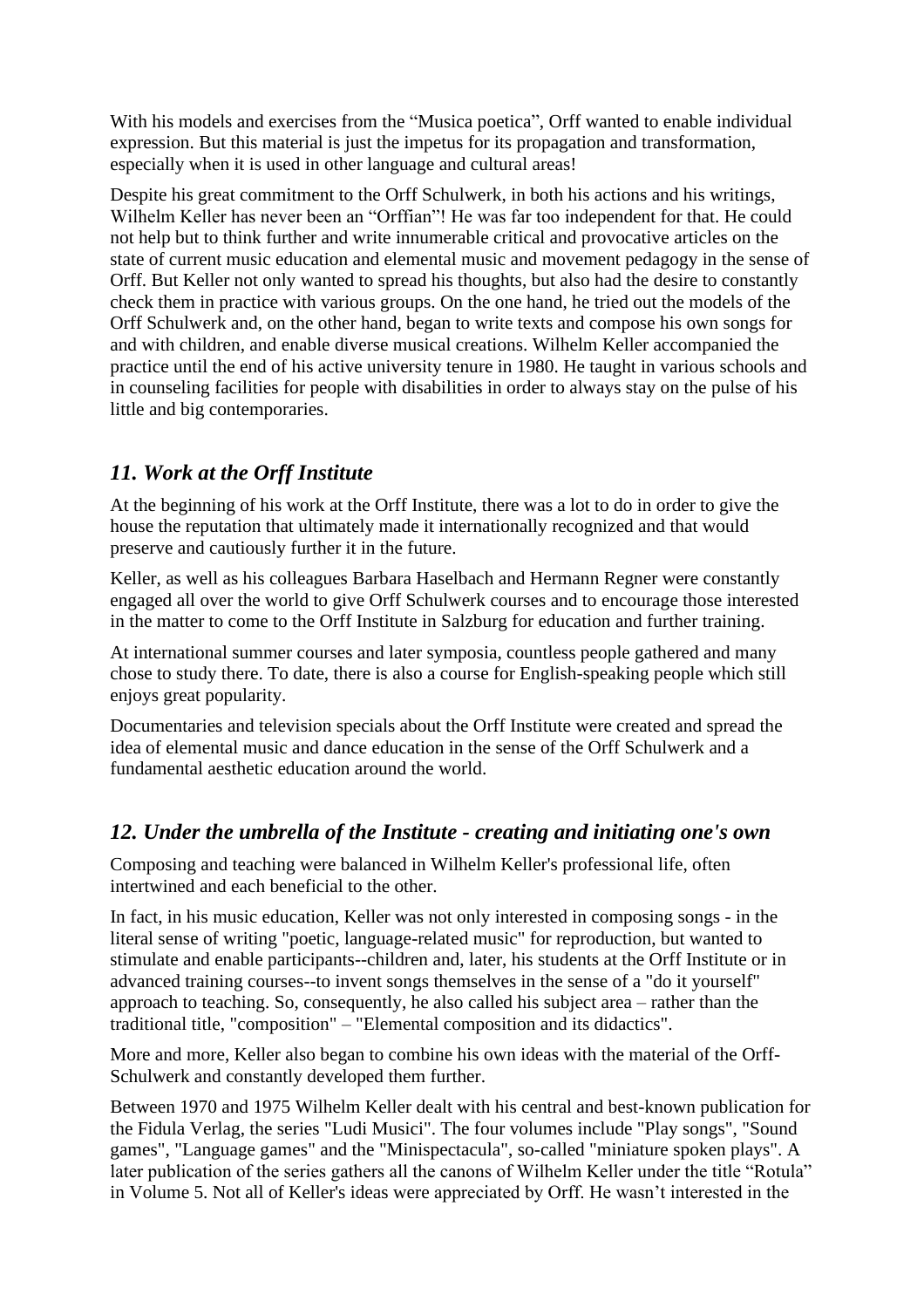free "pre-rhythmic and melodic" sound games and some of the Keller language games. The start of Orff distancing himself from him was often seen as stressful and disappointing to Keller.

In 1988, Wilhelm Keller came back from retirement for one last time to realize a project which was close to his heart: a week-long integrative music drama project. To do this, he asked his two daughters – my sister Judith to do the costumes and stage work and me to be his assistant in leading the play, which we gladly accepted. This intensive week of work and the final performance were fully documented on film. With my own DVD on "Elemental Music Drama", I was finally able to create a small memorial to this valuable example of Keller's work.

## *13. Social Engagement - Commitment to social policy*

After seeing the educational work of Maria Montessori in the 1960s, Keller increasingly devoted himself to the questions of general education. Based on his humanistic values, he was particularly outraged by school policy and its disregard in dealing with the censorship of schools – despite all of the knowledge and research results available in the 1960s and 1970s.

Wilhelm Keller denounced the current practice of censorship with clear words, which was characteristic of him, and pointed out alternatives that also led to an alternative assessment of performance at the Orff Institute. Instead of defining numerical grades (1-5), levels of proficiency were defined for each subject. This alternative to traditional grading was in place for 20 years (1969-1989).

In 1973, Keller initiated a 3-country campaign themed "School without fear" for which he was able to win over pedagogues, doctors, psychologists and teachers from Austria, Germany and Switzerland. Though in the larger scheme of things, his plea went widely unnoticed. Presently, current research confirms Keller's convictions and his written texts still offer convincing reasons for a paradigm shift in the areas of teaching and forms of testing and performance assessment at schools and universities; nevertheless, educational policy has yet to change in this regard. Still, Wilhelm Keller had succeeded in establishing the first Montessori schools in Austria in the 1980s and Montessori training courses as well as a Montessori association.

Wilhelm Keller was a politically active person who thought for himself and inspired other contemporaries to contemplation and introspection. Between 1991 and 1997 he received several honors and prizes for his artistic and educational achievements which he gladly accepted. Just a few years earlier though, he had abruptly refused the first honor that was to be given to him. In 1985, the *Federal Ministry of Education and the Arts* asked whether emeritus professor Wilhelm Keller was inclined to accept a national award presented in person by the President of Austria. Wilhelm Keller's response summed up his lifelong commitment to educational and sociopolitical issues in an impressive, even harshly ironic manner that was so very "Keller":

*I could not possibly wear a so openly presentational "federal award" – neither do I own a suit fitting the occasion (as I have not needed one so far), nor do I attend receptions or related events where such ornaments are commonly worn. At first glance, a Cross of Honor is hardly distinguishable from the War Order of the (German) Cross. Today's politicians are not even ashamed to display orders from the last world war, awarded by the greatest mass murderer of all time. I will not lead myself into temptation and would rather sacrifice my vanity and spend my retirement undecorated.*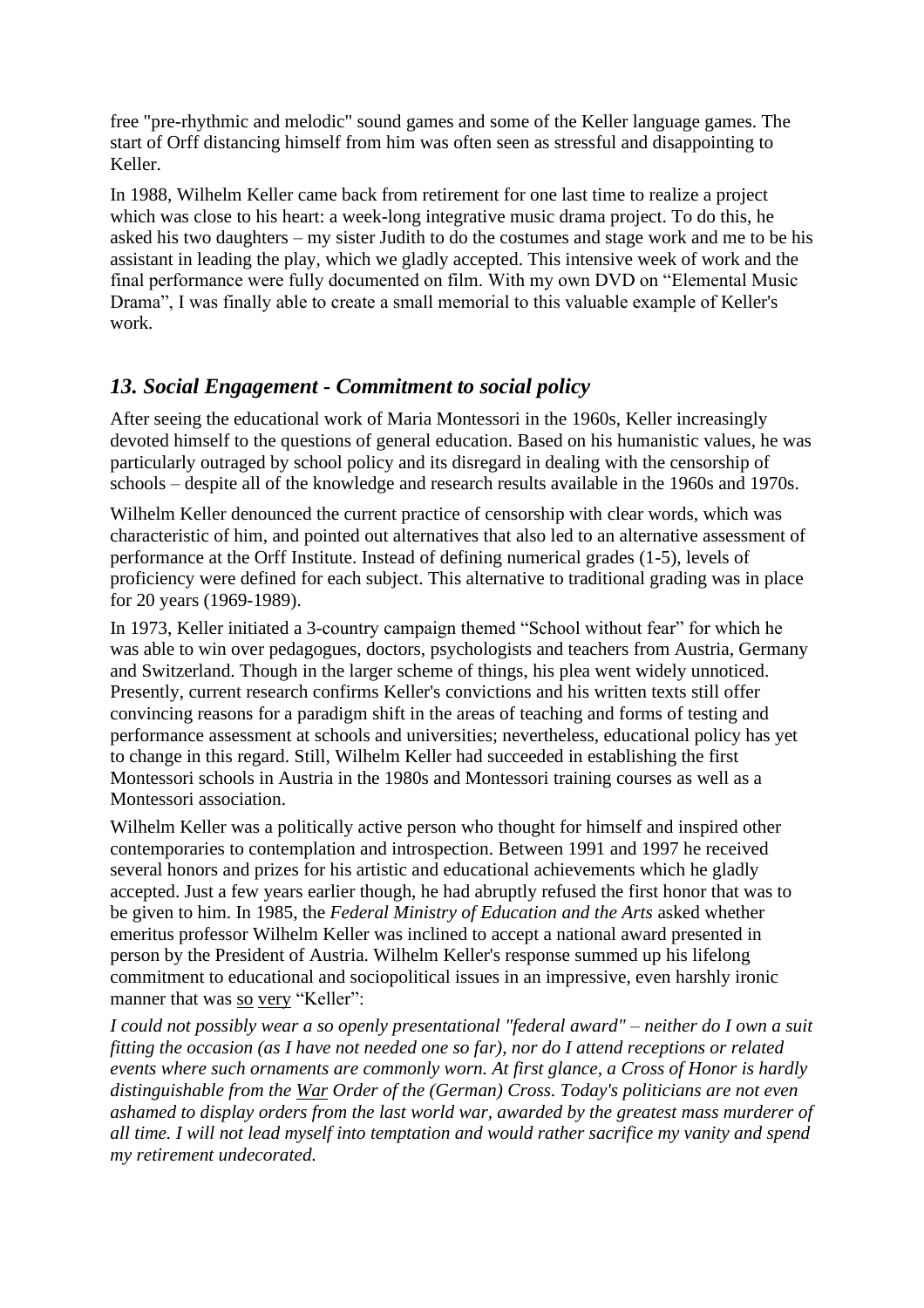## *14. The end of the song*

During his lifetime, Wilhelm Keller often dealt with questions about death, including his own. And so he left us an "opus posthumus":

| $EPTTAPH$ (op. post.)         |                                     |
|-------------------------------|-------------------------------------|
| I have been.                  | $\mathcal I$ am no longer here--    |
| CORPUS became dust and ashes. | but what $\mathcal I$ said and sang |
| ANIMUS singing                | echoes again in you!                |

On June 4, 2008, Wilhelm Keller died in the presence of his family in Salzburg. In the last song that we will hear today, Wilhelm Keller succeeded in embodying a kind of legacy with his text: my father gave it to me when I needed his encouragement and advice in a difficult time in my life. Since then, it has literally been a "life saver" for me. Of course, it is composed as a canon ...

*"Between all the chairs"* **(Audio sample 7)** 

*Between all the chairs lays the free space, between all the chairs the world becomes a dream. Between all the chairs is no room for fight, between all the chairs hate dissolves in steam. Between all the chairs hardens the skin, between all the chairs grows the herbs of peace. Between all the chairs remains the backbone firm, between all the chairs sits the rest of the free. Between all the chairs clears the night, between all the chairs the power is laughed at. Between all the chairs starts thinking, between all the chairs mature woman and man. Between all the chairs is bread enough, between all the chairs the sword becomes a plow.*

#### *15. What remains?*

In addition to the extensive original work by Wilhelm Keller, now two additional sources are available – "Exempla Ludi Musici - Play-Works for Children" and my short biography of his long life, "Magister Ludi Musici", published in this anniversary year, 2020. I hope you will feel enriched and inspired by it!

His numerous writings are expected to be fully available again this year. There is a website in the works where his articles and book contributions are to be available as downloadable PDF files. A complete catalog of works can already be viewed and downloaded from the FIDULA Verlag website.

There are also many of his compositions, which can still offer choirs both a challenge and enjoyable music-making experience. Many of the scores and sheet music are still available from FIDULA.

His actions and visions can still be a model for us to follow: none of this is obsolete. Prejudices, shortcomings, failings and impropriety in politics and society—all which Wilhelm Keller tirelessly criticized and denounced—have yet to be resolved *by us* through a significant positive development, a big enough change or a lasting solution.

There is still a lot to do - let's not let up!

Thank you for your attention. Stay healthy, happy and peaceful!